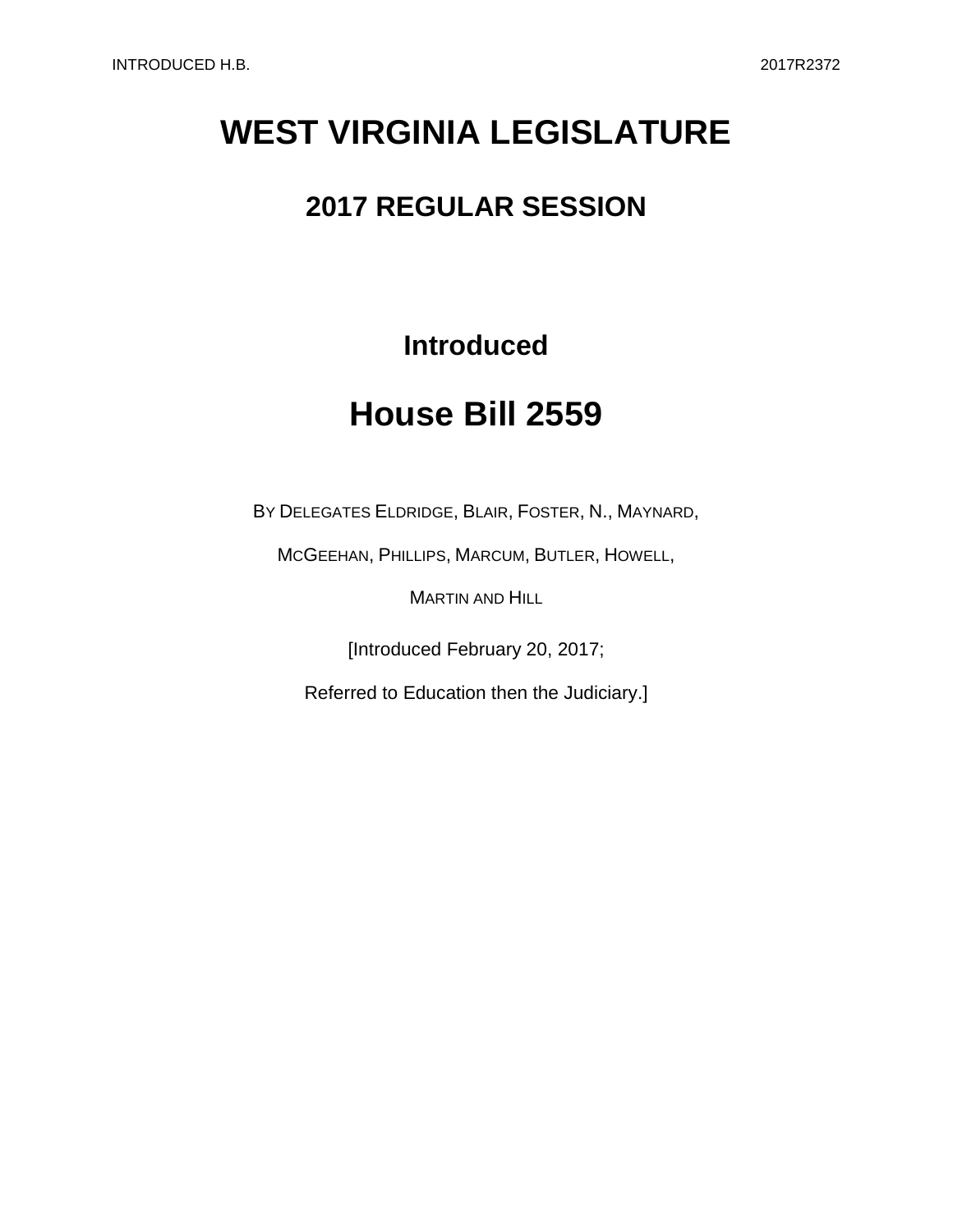INTRODUCED H.B. 2017R2372

 A BILL to amend the Code of West Virginia, 1931, as amended, by adding thereto a new section, designated §18B-4-5b, relating to permitting an individual with a current West Virginia license to carry a concealed deadly weapon to carry such weapon on the campus of a state institution of higher education. *Be it enacted by the Legislature of West Virginia:* That the Code of West Virginia, 1931, as amended, be amended by adding thereto a new section, designated §18B-4-5b, to read as follows: **ARTICLE 4. GENERAL ADMINISTRATION. §18B-4-5b. Concealed carry on higher education campuses; exceptions.** (a) Any person who holds a current license to carry a concealed deadly weapon shall be permitted to carry a concealed deadly weapon on the campus of a state institution of higher education, except in any of the following circumstances: (1) The institution of higher education designates a particular building on the institution's campus in which dangerous and deadly weapons are prohibited, the institution of higher education provides armed security officers to monitor the building and the institution provides screening for dangerous deadly weapons at the entrances to the building during hours when the building is occupied; (2) A local, state or federal agency with police powers may prohibit the carrying or possession of deadly weapons in a building or facility during an event in which the public is invited or charged a fee for admission; or (3) During a public emergency on the campus of an institution of higher learning, the institution or a police agency may deny access to designated buildings and areas of campus to any person carrying a deadly weapon. (b) For the purposes of this section, a "license to carry a concealed deadly weapon" refers to a current license, lawfully issued by the State of West Virginia pursuant to section four or section four-a of article seven, chapter sixty-one of this code.